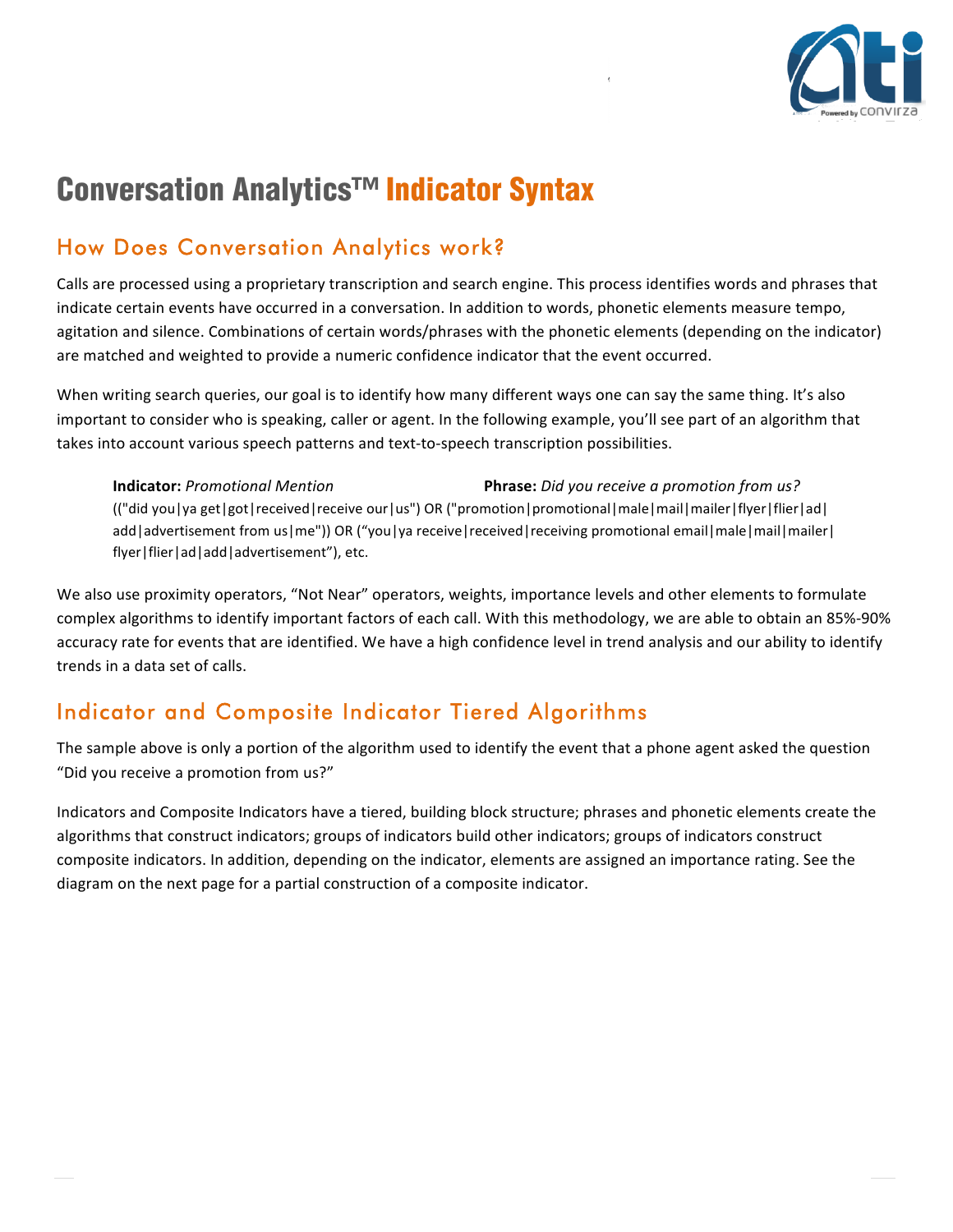

#### Indicator and Composite Indicator Tiered Algorithm Structure

### Indicator Strengthening Factor

Certain indicators receive a full strength indication when a single item is identified in the phone call, such as the Acquired Phone Number indicator. Other indicators, such as Customer Dissatisfaction, receive a higher score with each additional phrase and phonetic element identified.

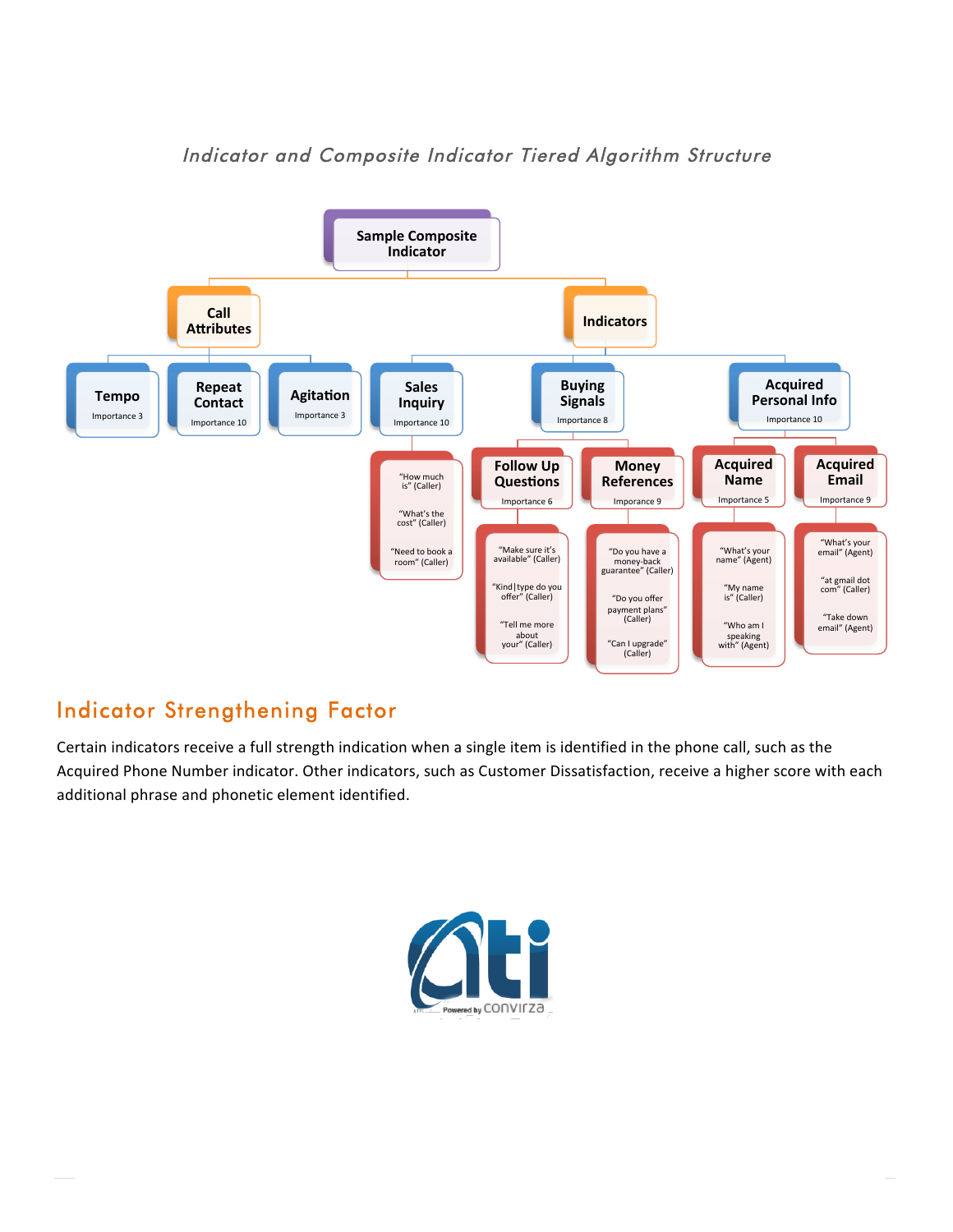

**Customer Dissatisfaction** 

 $\sim$ 

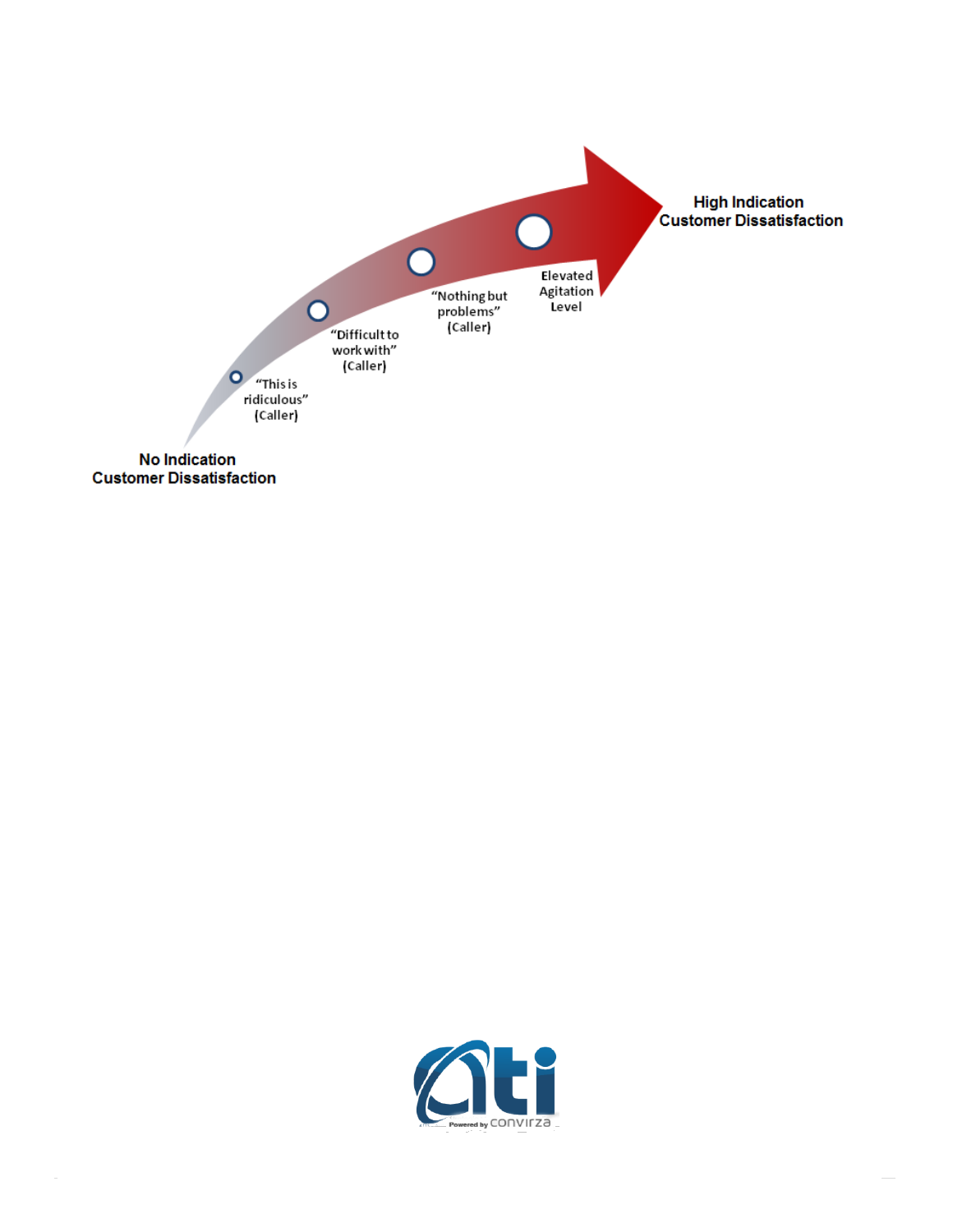

## Indicator Categories, Descriptions, Sample Phraseology and Use Cases

Here are some examples from the thousands of phrases that go into our search algorithms.

| <b>Indicator</b>             | <b>Description</b>                                                                                              | <b>Sample Phrases/Use Cases</b>                                                                                                                                                                                                                                                                                                                                                                                                                                  |  |
|------------------------------|-----------------------------------------------------------------------------------------------------------------|------------------------------------------------------------------------------------------------------------------------------------------------------------------------------------------------------------------------------------------------------------------------------------------------------------------------------------------------------------------------------------------------------------------------------------------------------------------|--|
| <b>Call Attribute</b>        | The Call Attribute category examines the specific attributes of the phone call.                                 |                                                                                                                                                                                                                                                                                                                                                                                                                                                                  |  |
| <b>Agitation Level</b>       | Call content identifies acoustic<br>signals measuring emotion<br>based on stress detected in the<br>voice-wave. | An elevated level of agitation can indicate excitement, anger or<br>frustration. The system will detect a lower agitation level for a<br>caller that speaks with a slow drawl as opposed to a caller who<br>talks fast and loud. For this reason, agitation is most effective<br>when combined with other indicators. When combined with<br>dissatisfaction indicators, an elevated agitation gives a stronger<br>indication that caller is indeed dissatisfied. |  |
| <b>Percent Silence</b>       | The absence of speech on a call<br>measured against total<br>duration.                                          | Typical silence on a phone call should not exceed 25-30%. The<br>caller is more apt to show signs of dissatisfaction on calls with a<br>high percent of silence. Percent silence is another indicator that<br>can be very effective when combined with other indicators.                                                                                                                                                                                         |  |
| <b>Repeat Contact 72 Hrs</b> | Indications that the caller has<br>called previously within the last<br>72 hours.                               | This indicator is based only on calls that were analyzed through<br>conversation analytics. If the phone number was previously<br>identified by the analytics system within 72 hours, the calls will be<br>flagged as a repeat contact.                                                                                                                                                                                                                          |  |
| <b>Voice Message</b>         | Call content indicates that the<br>caller left a voice message.                                                 | The IVR is recognized on the Agent Channel and is used to help<br>identify if the caller reaches a voice message.<br><b>Sample Phrases:</b><br>"Leave a brief message" (Agent)<br>"When finished recording" (Agent)<br>"At the tone" (Agent)                                                                                                                                                                                                                     |  |
| <b>Caller Sentiment</b>      | The Caller Sentiment category analyzes the caller's general attitude during the call.                           |                                                                                                                                                                                                                                                                                                                                                                                                                                                                  |  |
| <b>Cancellation</b>          | Indications that the caller<br>made a request to cancel<br>service.                                             | <b>Sample Phrases:</b><br>"Cancel my service" (Caller)<br>"Cancel for you" (Agent)<br>"Final bill" (Caller/Agent)                                                                                                                                                                                                                                                                                                                                                |  |
| <b>Complaints</b>            | Indications that the caller was<br>dissatisfied or unhappy with<br>the agent or with a product or<br>service.   | <b>Sample Phrases:</b><br>"This is ridiculous" (Caller)<br>"Difficult to work with" (Caller)<br>"I totally disagree" (Caller)                                                                                                                                                                                                                                                                                                                                    |  |
| <b>Compliments</b>           | Phrases or words used that<br>indicate the caller was<br>complimentary of the agent,<br>product or service.     | <b>Sample Phrases:</b><br>"You're amazing" (Caller)<br>"You've been a big help" (Caller)<br>"You're the best" (Caller)                                                                                                                                                                                                                                                                                                                                           |  |
| Dissatisfaction (c)          | A composite of indicators                                                                                       | Dissatisfaction is a composite indicator that uses both acoustical                                                                                                                                                                                                                                                                                                                                                                                               |  |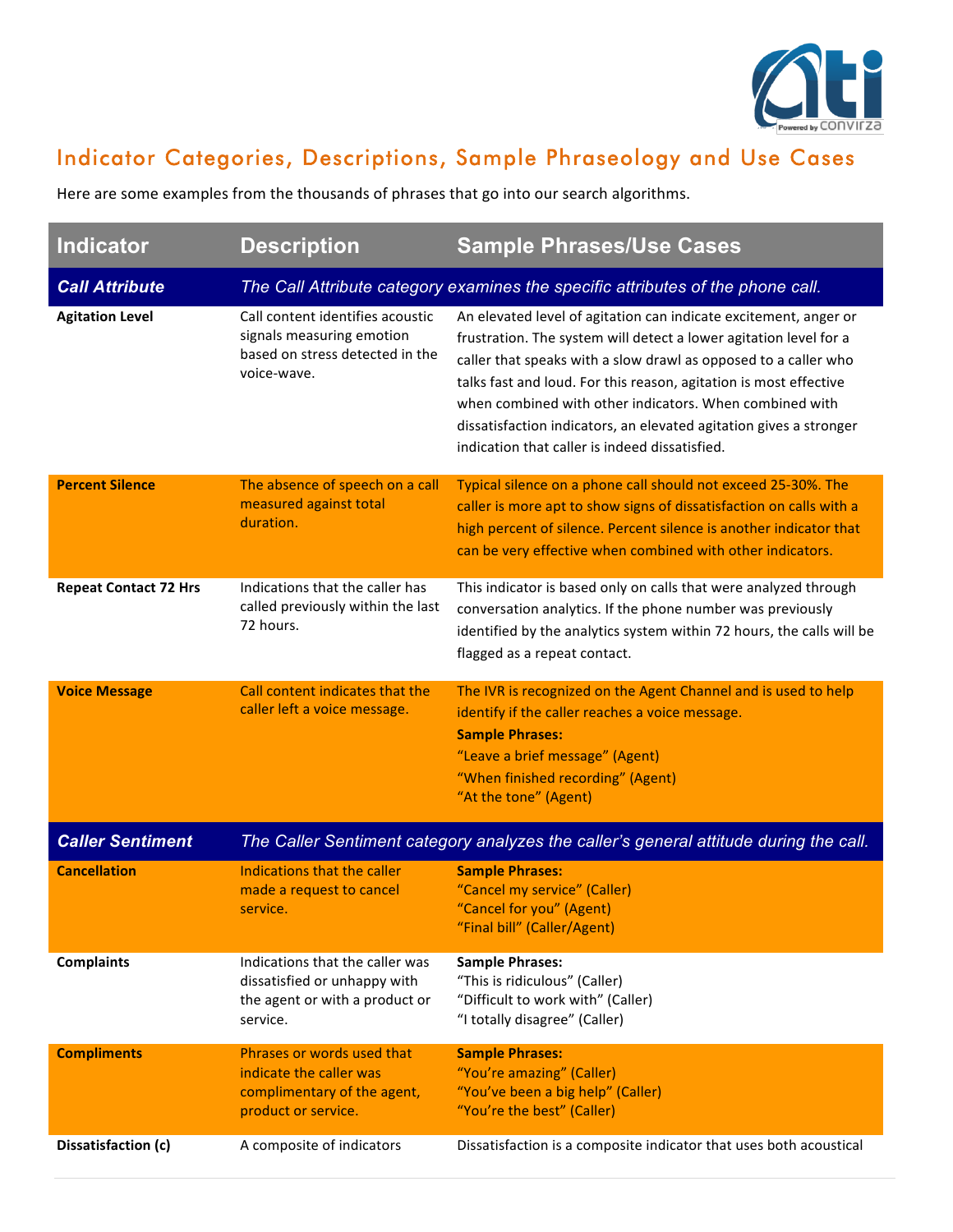

whose aggregate data indicates a level of caller distress and dissatisfaction. measures, such as Agitation and Percent Silence, as well as phrases that indicate negative emotion (Cancellation, Complaints, etc.). Individual indicator strength builds toward the composite indicator strength. **Escalation Requests** Indications that the caller requested to be escalated to supervisor, manager, etc. **Sample Phrases:** "Speak to a supervisor" (Caller) "Who is your manager" (Caller) "Talk to owner" (Caller) **Objection Language** Call content indicates that the caller expressed objections to purchasing or setting an appointment. **Sample Phrases:** "Talk to my spouse" (Caller) "I'm going to wait" (Caller) "Don't have the money" (Caller) **Politeness Caller used words or phrases** that indicate politeness. **Sample Phrases:** "Please" (Caller) "Thank you" (Caller) "My pleasure" (Caller) **Repeat Inquiry** Call content indicates that the caller has called more than once with an inquiry. This indicator differs from "Repeat Contact" in that it is based on phrases that indicate the customer has called multiple times about the same thing. **Sample Phrases:** "I keep calling" (Caller)

> "Person I talked to" (Caller) "I've been calling since" (Caller)

| <b>Conversion</b>        | or a sale.                                                                                                                                    | The Conversion category analyzes if the call resulted in desired outcomes of a lead                                                                                                                                                                                                               |
|--------------------------|-----------------------------------------------------------------------------------------------------------------------------------------------|---------------------------------------------------------------------------------------------------------------------------------------------------------------------------------------------------------------------------------------------------------------------------------------------------|
| All Conversion (c)       | A composite indicator with<br>aggregate content indicating<br>that some type of marketing or<br>sales conversion was made<br>during the call. | This is a composite indicator that identifies if an appointment or<br>reservation was made, there was a commitment to buy, the<br>customer requested additional information or payment language<br>was detected. Individual indicator strength builds toward the<br>composite indicator strength. |
| <b>Appointment Set</b>   | The caller or agent used words<br>or phrases that indicate an<br>appointment was set.                                                         | <b>Sample Phrases:</b><br>"Got you scheduled" (Agent)<br>"See you tomorrow at" (Agent)<br>"O'clock work for you" (Agent)                                                                                                                                                                          |
| <b>Commitment to Buy</b> | Caller used words or phrases<br>that indicate a commitment to<br>buy.                                                                         | <b>Sample Phrases:</b><br>"Fax authorization form" (Caller)<br>"Put it aside for me" (Caller)<br>"Mail check" (Caller)                                                                                                                                                                            |
| <b>Initial Purchase</b>  | Phrases and words were used<br>that indicate a caller new to<br>the business made a purchase<br>during the call.                              | Payment language is used as the basis for this Indicator. Calls with<br>existing customer language are filtered out.                                                                                                                                                                              |
| <b>Payment Language</b>  | Phrases and words were used<br>that indicate a caller made a<br>payment during the call.                                                      | <b>Sample Phrases:</b><br>"Ready for card number" (Agent)<br>"What kind/type of card" (Agent)<br>"It's a Visa" (Caller)                                                                                                                                                                           |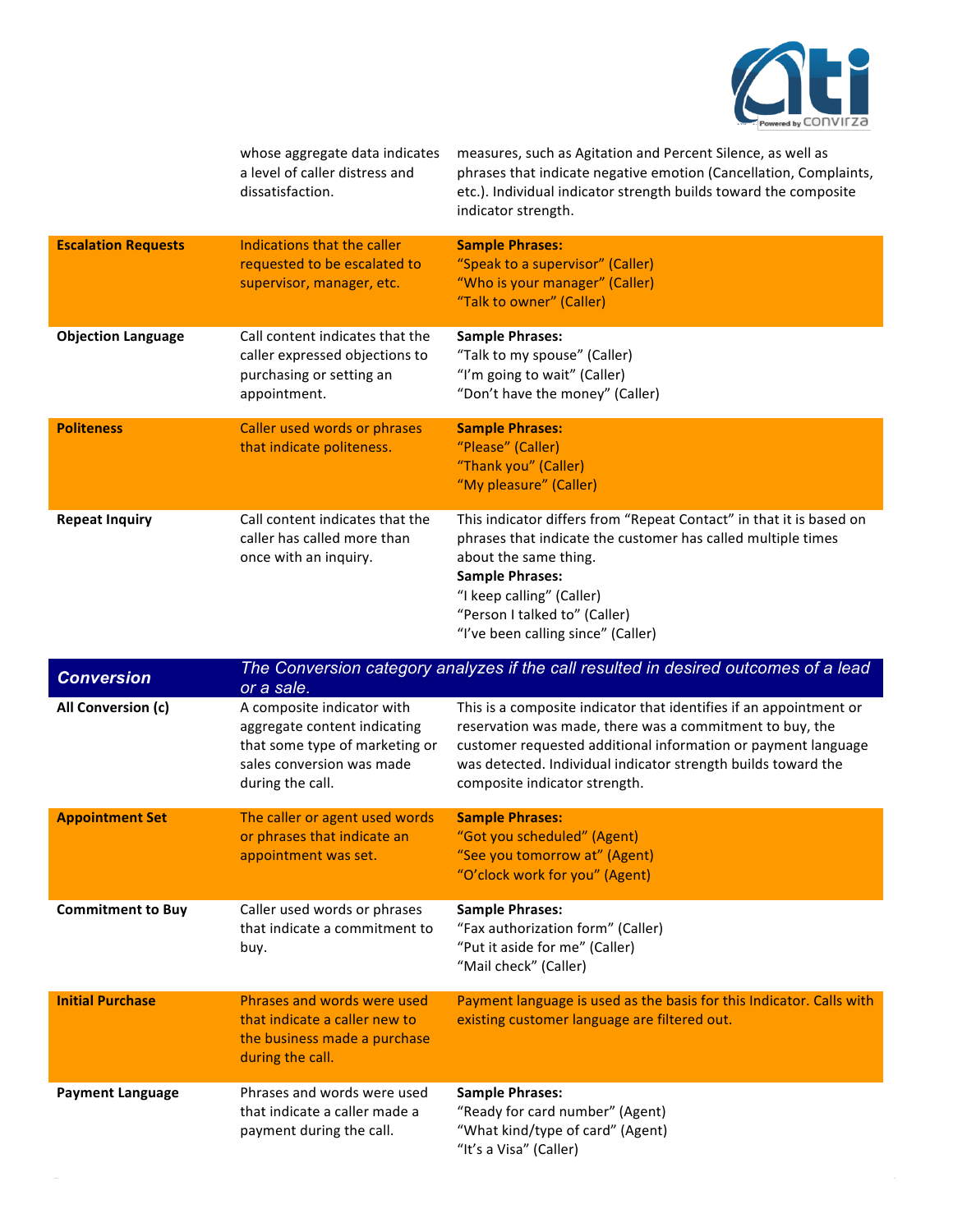

| <b>Phone Appointment Set</b> | Indications that a follow-up call<br>was set.                                                                                                     | <b>Sample Phrases:</b><br>"Call a little before" (Agent)<br>"Call around x your time" (Agent)<br>"Give me a call when" (Caller)                                                                                                                                                                                                                                             |
|------------------------------|---------------------------------------------------------------------------------------------------------------------------------------------------|-----------------------------------------------------------------------------------------------------------------------------------------------------------------------------------------------------------------------------------------------------------------------------------------------------------------------------------------------------------------------------|
| <b>Request for Info</b>      | Call content indicates that the<br>caller requested additional<br>information be sent to them.                                                    | <b>Sample Phrases:</b><br>"Email me information" (Caller)<br>"Fax me form" (Caller)<br>"Send me brochure" (Caller)                                                                                                                                                                                                                                                          |
| <b>Reservation Made</b>      | Phrases and words were used<br>that indicate a caller made a<br>purchase during the call.                                                         | <b>Sample Phrases:</b><br>"Your confirmation number is" (Agent)<br>"Email confirmation" (Agent)<br>"Finalize reservation" (Agent)                                                                                                                                                                                                                                           |
| <b>Etiquette</b>             | The Etiquette category measures if the phone agent demonstrated phone etiquette<br>during the call.                                               |                                                                                                                                                                                                                                                                                                                                                                             |
| <b>Agent Empathy</b>         | The agent used phrases that<br>indicate a level of empathy.                                                                                       | <b>Sample Phrases:</b><br>"I understand your situation" (Agent)<br>"Sorry to hear that" (Agent)<br>"Unfortunately not able to" (Agent)                                                                                                                                                                                                                                      |
| <b>Agent Politeness</b>      | The agent used words or<br>phrases that indicate<br>politeness.                                                                                   | <b>Sample Phrases:</b><br>"My pleasure" (Agent)<br>"May I please" (Agent)<br>"Bear with me" (Agent)                                                                                                                                                                                                                                                                         |
| <b>Phone Etiquette (c)</b>   | A composite of indicators<br>whose aggregate data indicates<br>a high level of agent phone<br>etiquette and professionalism.                      | Phone Etiquette is a composite indicator that uses both acoustical<br>measures such as Tempo, Agitation and Percent Silence as well as<br>phrases that are indicative of good phone etiquette (Politeness,<br>Empathy, Polite Hold Protocol, Assuming Ownership, Verbal<br>Clarity, etc.). Individual indicator strength builds toward the<br>composite indicator strength. |
| <b>Polite Hold Protocol</b>  | Call content indicates that the<br>agent used polite hold protocol<br>if a caller was put on hold<br>during the call.                             | If the analytics system detects that a hold occurred, we then<br>analyze Polite Hold Protocol. If no hold was detected, this<br>indicator returns an N/A.<br><b>Sample Phrases:</b><br>"Thank you for holding" (Agent)<br>"Can you please hold" (Agent)<br>"Are you able to hold" (Agent)                                                                                   |
| <b>Transfer Permission</b>   | Call content indicates that the<br>caller was transferred during<br>the call.                                                                     | <b>Sample Phrases:</b><br>"Put you through" (Agent)<br>"Go ahead and transfer" (Agent)<br>"Let me transfer you" (Agent)                                                                                                                                                                                                                                                     |
| <b>Lead Quality</b>          | The Lead Quality category measures if the attributes of the caller as indicated<br>through words and phrases on the call match key lead criteria. |                                                                                                                                                                                                                                                                                                                                                                             |
| <b>Acquired Address</b>      | Call content indicates that the<br><b>Caller provided personally</b><br>identifiable physical address<br>information.                             | <b>Sample Phrases:</b><br>"What's your current address" (Agent)<br>"What's the zip code" (Agent)<br>"My zip is" (Caller)                                                                                                                                                                                                                                                    |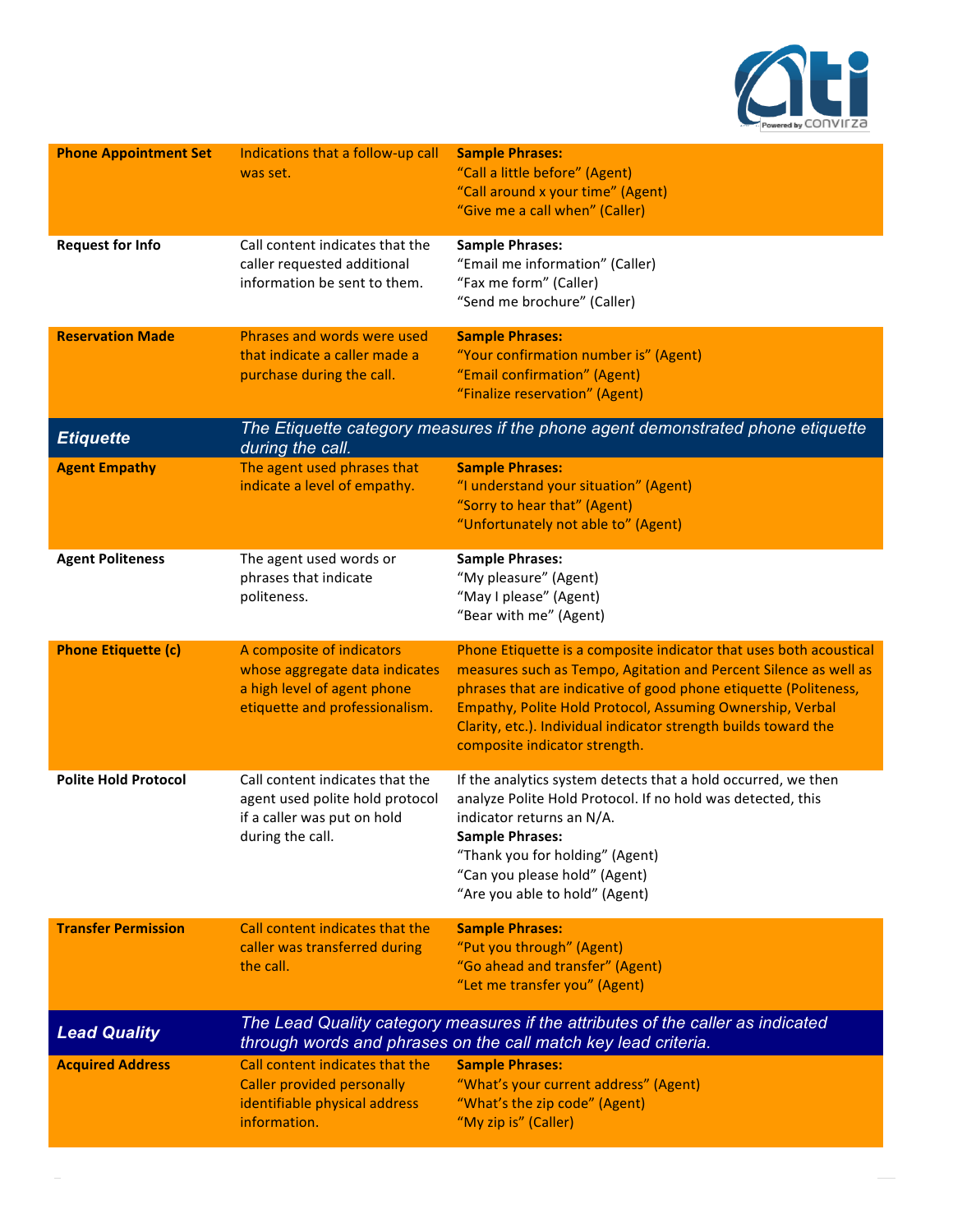

| <b>Acquired Email</b>        | Call content indicates that the<br>caller provided an email<br>address.                                         | $\overline{m}$ . Powered by $\cup$ U I I V II $\angle$ U<br>Sample Phrases:<br>"What's your email" (Agent)<br>"At gmail dot com" (Caller)<br>"Take down email" (Agent)                                                                                                                                                                |  |
|------------------------------|-----------------------------------------------------------------------------------------------------------------|---------------------------------------------------------------------------------------------------------------------------------------------------------------------------------------------------------------------------------------------------------------------------------------------------------------------------------------|--|
| <b>Acquired Name</b>         | Call content indicates that the<br>caller provided their name.                                                  | <b>Sample Phrases:</b><br>"What's your name" (Agent)<br>"My name is" (Caller)<br>"Who am I speaking with" (Agent)                                                                                                                                                                                                                     |  |
| <b>Acquired Phone Number</b> | Call content indicates that the<br>caller provided a phone<br>number.                                           | <b>Sample Phrases:</b><br>"My phone number is" (Caller)<br>"What's the best contact number" (Agent)<br>"Give you my number" (Caller)                                                                                                                                                                                                  |  |
| <b>Existing Customer</b>     | Call content indicates the caller<br>is an existing customer.                                                   | <b>Sample Phrases:</b><br>"My account" (Caller)<br>"Credit card on file" (Caller/Agent)<br>"Reschedule appointment" (Caller)                                                                                                                                                                                                          |  |
| Lead Score (c)               | A composite of indicators<br>whose aggregate data suggest<br>an overall caller lead score.                      | Lead Score is a composite indicator that uses both Call Attributes<br>such as Tempo, Repeat Contact and Agitation as well as phrases<br>that are indicative of a high quality lead (Sales Inquiry, Buying<br>Signals, Acquired Personal Info, etc.). Individual indicator strength<br>builds toward the composite indicator strength. |  |
| <b>Repeat Sales Inquiry</b>  | Call content indicates the caller<br>has called more than one time<br>to inquire about a product or<br>service. | <b>Sample Phrases:</b><br>Analytics system applies a "Repeat Contact" filter to all calls<br>identified as "Sales Inquiry."                                                                                                                                                                                                           |  |
| <b>Sales Inquiry</b>         | Indicates that the caller made<br>an inquiry about product or<br>service.                                       | <b>Sample Phrases:</b><br>"How much is" (Caller)<br>"What's the cost" (Caller)<br>"Need to book a room" (Caller)                                                                                                                                                                                                                      |  |
| <b>Sales Performance</b>     |                                                                                                                 | The Sales Performance category analyzes if the agent is using correct phone skills,<br>techniques and best practices to convert a sale.                                                                                                                                                                                               |  |
| <b>Ask for Business</b>      | Indications that the agent<br>asked the caller to purchase.                                                     | <b>Sample Phrases:</b><br>"When would you like to get started" (Agent)<br>"Can you do morning" (Agent)<br>"What time works" (Agent)                                                                                                                                                                                                   |  |
| <b>Build Credibility</b>     | Call content indicates that the<br>agent used phrases to build<br>credibility in the company or<br>agent.       | Product features are not included in this query. Custom indicators<br>can be developed to address your specific products.<br><b>Sample Phrases:</b><br>"A one BBB Rating" (Agent)<br>"Offer Price Match Guarantee" (Agent)<br>"Leader in the industry" (Agent)                                                                        |  |
| <b>Buyer Confusion</b>       | The caller used words or<br>phrases to indicate they are<br>having trouble understanding<br>the agent.          | <b>Sample Phrases:</b><br>"Can you explain that again" (Caller)<br>"Don't know what that means" (Caller)<br>"I'm confused" (Caller)                                                                                                                                                                                                   |  |